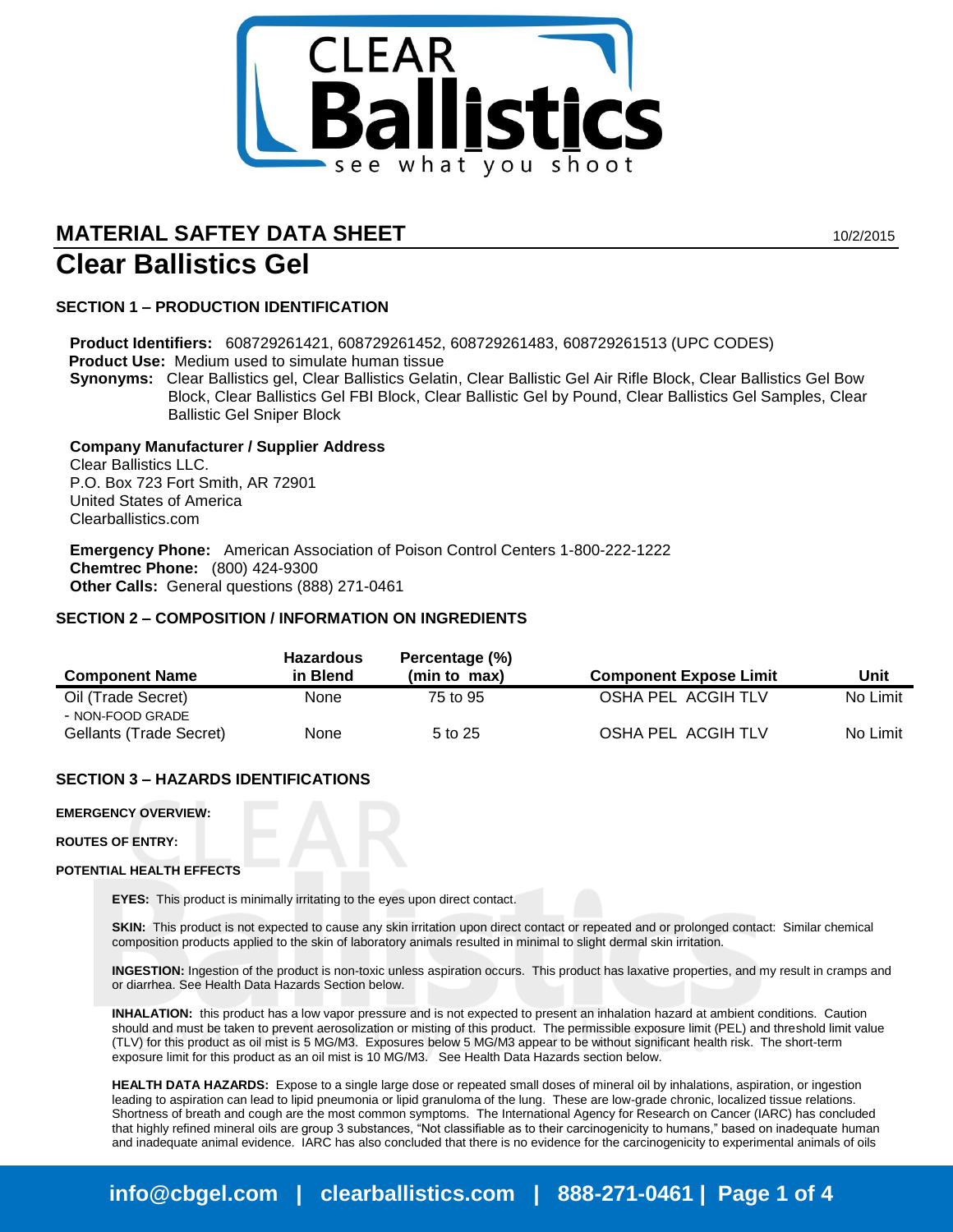when administered by routes other than intraperitoneal injection. The oil substance is not carcinogenic according to OSHA hazard communications standard.

**MEDICAL CONDITIONS AGGRAVATED BY OVEREXPOSURE:** Asthma, emphysema, or other respiratory diseases.

**CARCINOGENICITY:** This product is not listed as a carcinogen or potential carcinogen by NTP, IARC, or OSHA.

#### **SECTION 4 – Emergency & First AID PROCEDURES**

| <b>Skin Contact:</b> |  | If contact with molten product occurs, treat as for ordinary burns. Product is nonirritating to the skin. |
|----------------------|--|-----------------------------------------------------------------------------------------------------------|
|                      |  |                                                                                                           |

**Inhalation:** Not ordinarily required. Product is not expected to cause irritation to the nose, throat or respiratory tract.

**Ingestion:** Not ordinarily required. Product is generally considered to have a low order of acute oral toxicity.

#### **SECTION 5: FIRE-FIGHTING MEASURES**

**Specific Hazards:** Toxic gases (carbon monoxide) may form when burned without sufficient oxygen**.**

**Extinguishing Media:** Use water fog, foam, dry chemical or CO2.

**Special Fire Fighting Procedures and Precautions:**

Material will not burn unless preheated. Do not enter confined fire space without full bunker gear (helmet with face shield, bunker coats, gloves and rubber boots), including a positive pressure NIOSH approved self-contained breathing apparatus. Cool fire exposed containers with water**. Flash Points and Method:** None

**Flammable Limits/Percent Volume in Air Lower:** None

**Higher:** None

# **SECTION 6: ACCIDENTAL RELEASE MEASURES**

**Method for Cleaning up:** Normal procedures for clean-up. Use good housekeeping practices. Shovel and sweep up or use industrial vacuum cleaner. Avoid generating dust clouds. Put into containers for reclaiming or disposal**.**

**Personal Precaution:** Wear appropriate respiratory protection and protective clothing as described in section 8.

# **SECTION 7: HANDLING AND STORAGE**

**Handling:** When handling the product, ground all transfer, blending and dust collecting equipment to prevent static sparks. Remove all ignition sources from material handling, transfer and processing areas where dust may be present. Mechanical and local exhaust should be provided in work areas. Do not use near open flames or areas where smoking is permitted. Practice good housekeeping. Do not allow product to accumulate in processing area. The product spilled on walking surfaces constitute a slipping hazard. Equipment should provide a means for dissipating any charges that may develop. Avoid vapors from heated products. Adequate ventilation and/or engineering controls must be employed in high temperature processing to prevent exposure to potentially toxic/irritating fumes.

**Storage:** Store in a cool, dry, well ventilated location**.** 

## **SECTION 8: EXPOSURE CONTROLS/PERSONAL PROTECTION**

| <b>Control Parameters</b>                      |                                                                                                                                                                                                  |  |  |
|------------------------------------------------|--------------------------------------------------------------------------------------------------------------------------------------------------------------------------------------------------|--|--|
| Comp. OSHA ACGIH                               |                                                                                                                                                                                                  |  |  |
| No. PEL/TWA PEL/CEILING TVL/TWA TLV/STEL Other |                                                                                                                                                                                                  |  |  |
| P None established                             |                                                                                                                                                                                                  |  |  |
| <b>Respiratory Protection:</b>                 | Use a NIOSH-approved respirator as required to prevent overexposure. In accord with 29 CFR 1910.134, use<br>either an atmosphere-supplying respirator air-purifying respirator for particulates. |  |  |
| <b>Protective Clothing:</b>                    | Safety glasses and protective clothing should be worn when product is heated in processing.                                                                                                      |  |  |
| <b>Additional Protective Measures:</b>         | Adequate ventilation and/or engineering controls are required when product is heated in processing.                                                                                              |  |  |
|                                                |                                                                                                                                                                                                  |  |  |

**SECTION 9: PHYSICAL AND CHEMICAL PROPERTIES**

**Boiling Point (deg. F) :** None

**Melting Point (deg. F) :** 198f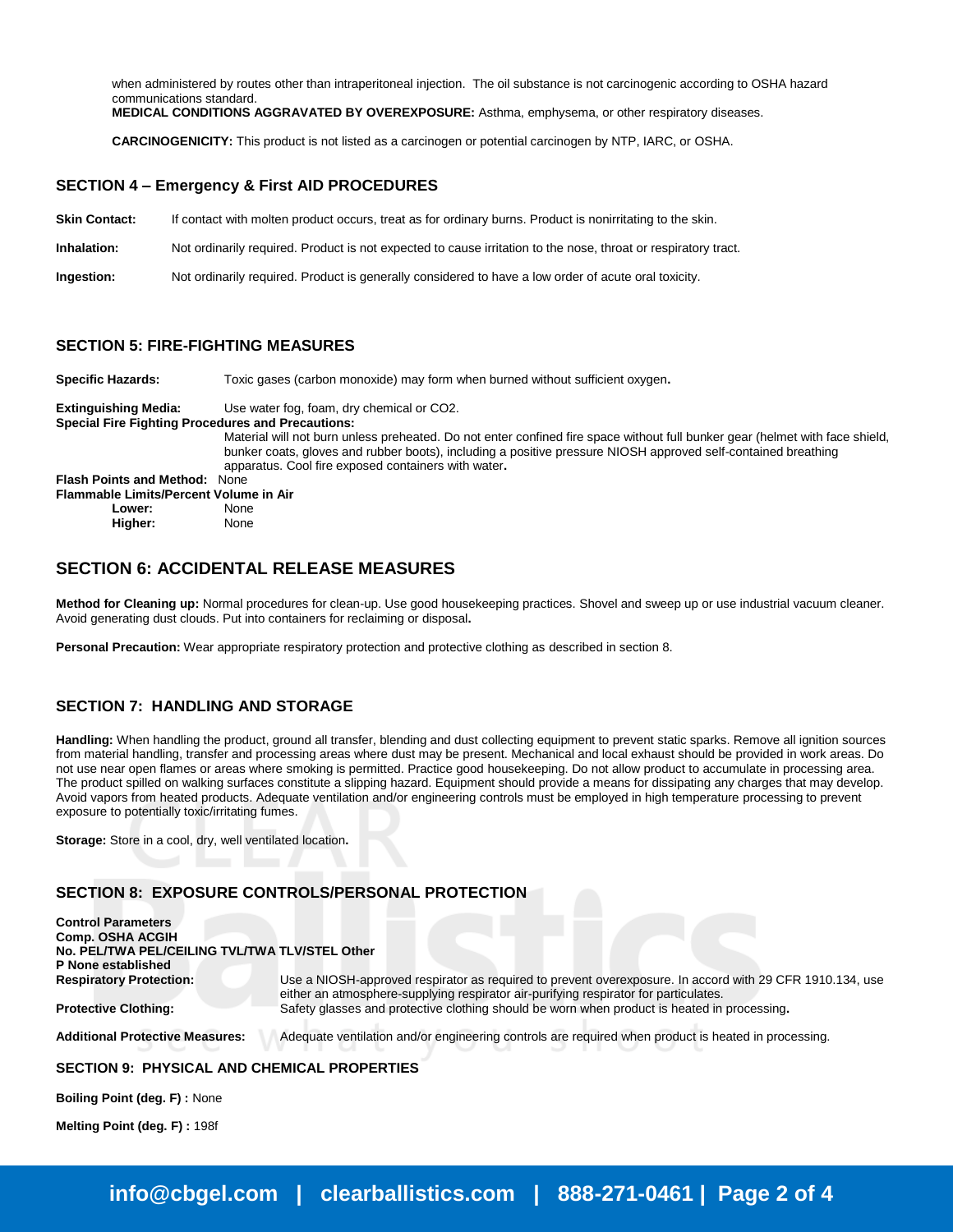**Specific Gravity (H2O=1) :** 0.91

**Solubility in Water :** Insoluble

**Vapor Pressure (mm Hg) :** None

**Vapor Density (Air=1) :** None

**Evaporation Rate (Butyl Acetate = 1) :** None

**Appearance and Odor :** Solid, essentially odorless.

# **SECTION 10: STABILITY AND REACTIVITY**

**Stability :** Stable. Hazardous polymerization will not occur.

**Conditions and Materials to Avoid :** Avoid contact with strong oxidizing agents.

**Hazardous Decomposition Products :** At processing temperatures, some degree of thermal degradation will occur. Although highly dependent on temperature and environmental conditions, a variety of decomposition products may be present ranging from simple hydrocarbons (such as methane and propane) to toxic/irritating gases (carbon monoxide, dioxide and etc.).

#### **SECTION 11: TOXICOLOGICAL INFORMATION**

**TOXICOLOGICAL INFORMATION: None**

**SECTION 11 NOTES:**

#### **SECTION 12: ECOLOGICAL INFORMATION**

**ECOLOGICAL INFORMATION: None**

**SECTION 12 NOTES:**

#### **SECTION 13: DISPOSAL CONSIDERATIONS**

**WASTE DISPOSAL METHOD: None**

**RCRA HAZARD CLASS:**

**SECTION 13 NOTES:**

#### **SECTION 14: TRANSPORT INFORMATION**

- **U.S. DEPARTMENT OF TRANSPORTATION PROPER SHIPPING NAME: HAZARD CLASS: ID NUMBER: PACKING GROUP: LABEL STATEMENT:**
- **WATER TRANSPORTATION PROPER SHIPPING NAME: HAZARD CLASS: ID NUMBER: PACKING GROUP: LABEL STATEMENTS:**

**AIR TRANSPORTATION PROPER SHIPPING NAME: HAZARD CLASS: ID NUMBER: PACKING GROUP: LABEL STATEMENTS:**